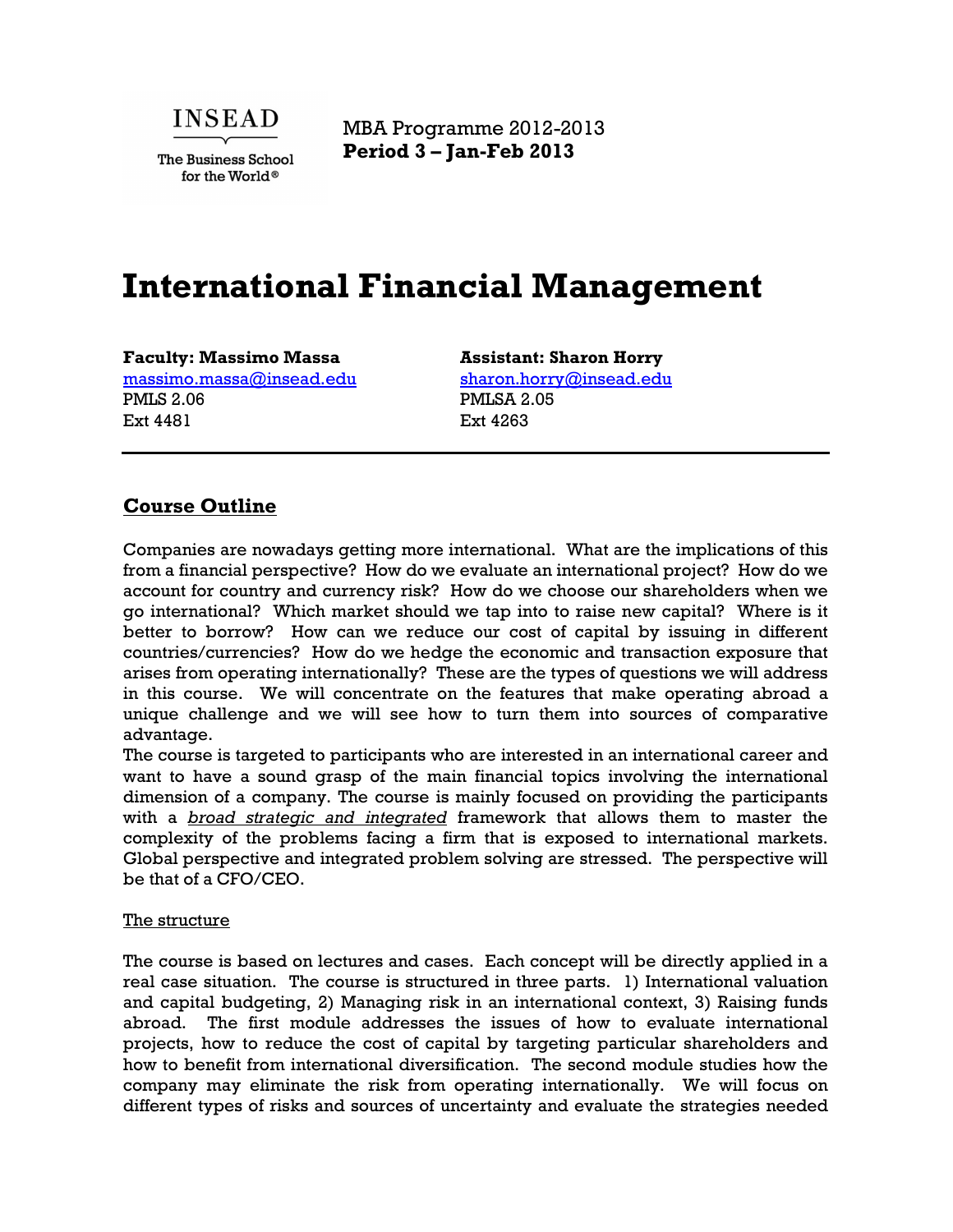to address them. The third part focuses on where and how to raise funds. We will consider different bond and equity possibilities and study the most effective strategies in terms of cost, flexibility, and risk.

A prerequisite to take the course is FMV. The only part of CFP that is necessary is an understanding of option pricing.

# **Structure**

The course will be taught by Professor Massa. Teaching methods will include lectures and case discussions. Cases will be based on group work. Participants are invited to form work groups during the first week of the course. Please inform the course secretary [Sharon Horry, room PMLS A2.05] of group membership.

# **Evaluation**

The course grade will be based on the following:

- Case study write-ups: 60%
- Class participation 40%

For the purpose of grading, each case is equally weighted. There will be no mid-term or final exam. Each group is required to turn in a write-up for **only 4** of the 8 cases. Each write-up should not exceed 4 pages plus required exhibits.

# **Class Participation**

In the course outline, you will find case and reading assignments. You should read and prepare the case reading and assignments for each class, as they will provide the basis for discussion. Failure to do so means that you will get less value out of the course than you would otherwise and you will be likely to hold up the discussion for the others by raising questions that have already been addressed in the readings.

# **Readings**

The required readings are described in the syllabus. For each class notes covering all the material that will be discussed in class will be handed out. The readings reported in this syllabus consist either of chapters of textbooks, articles from journals, monographs or papers on specific topics. The former have been selected in a way that provides the main skeleton of the course, while the latter are an occasion for further indepth analysis. Recent articles from specialized financial press will also be distributed. These are mainly meant to stimulate class discussion. Readings indicated with an "\*" are meant to provide a more detailed coverage of the topics we will cover in class. They can be read **after** class in order to go more in detail on particular issues. The readings indicated with "C" will be discussed in class and **have to be read in advance**. In particular, for the two cases: "Global Equity Markets: the case of Royal Dutch and Shell" and "Nanpo (Holdings) Limited Initial Public Offerings" neither a write-up nor number crunching are required, but students are required to come prepared to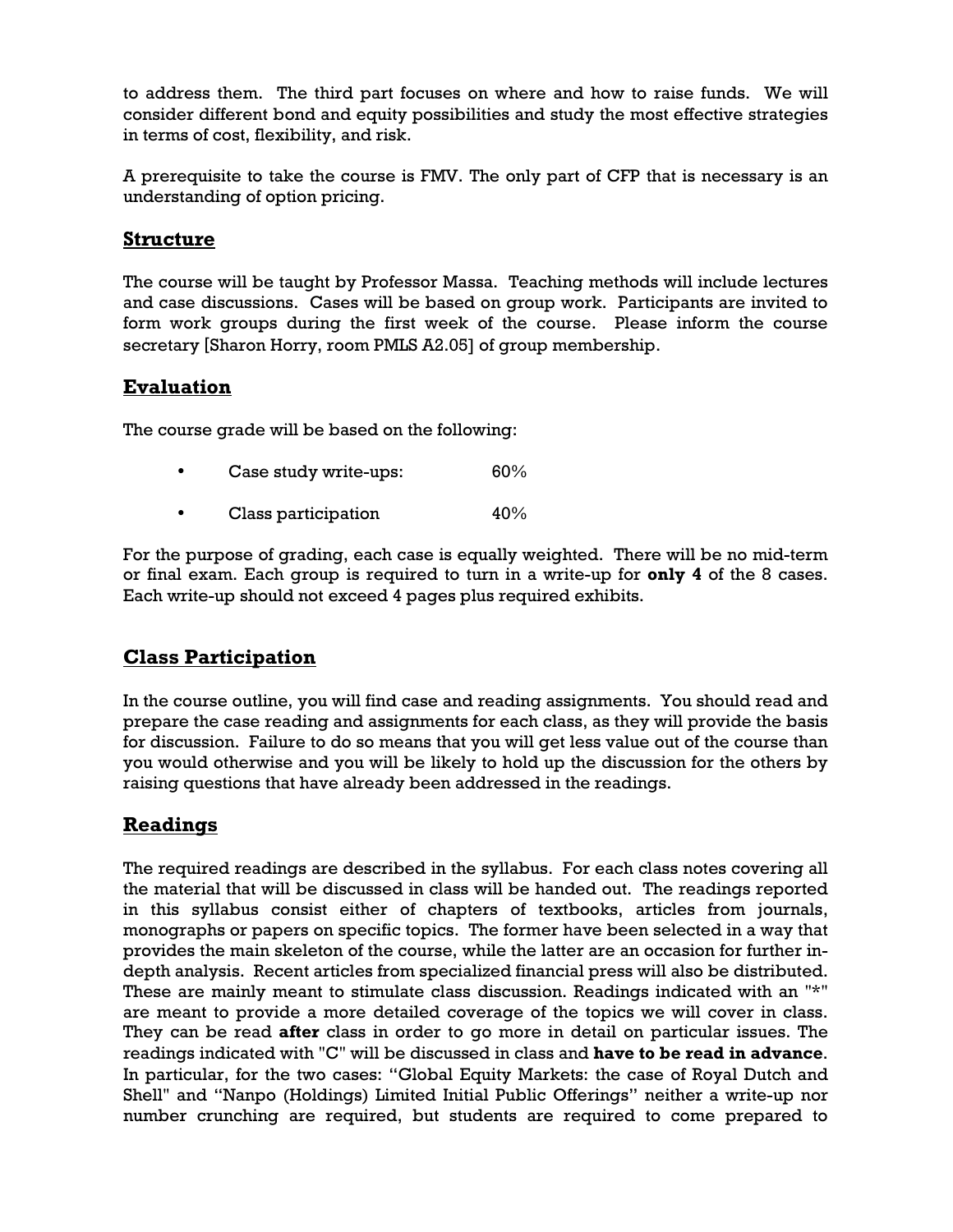discuss the cases in class. The other readings are just additional, for in-depth analysis of the topic.

There is no required book for the course. However, many of the topics that are discussed in the course are well covered in the books listed below. You may want to have a personal copy for future reference. The books below are also available on reserve at the Doriot library.

Cheol Eun and Bruce Resnick, *International Financial Management*, Irwin/McGraw-Hill 4 th edition, 2007

Ian Giddy, *Global Financial Markets*, Heather 1994

Bruno Solnik, *International Investments*, Fifth edition 2003, Addison-Wesley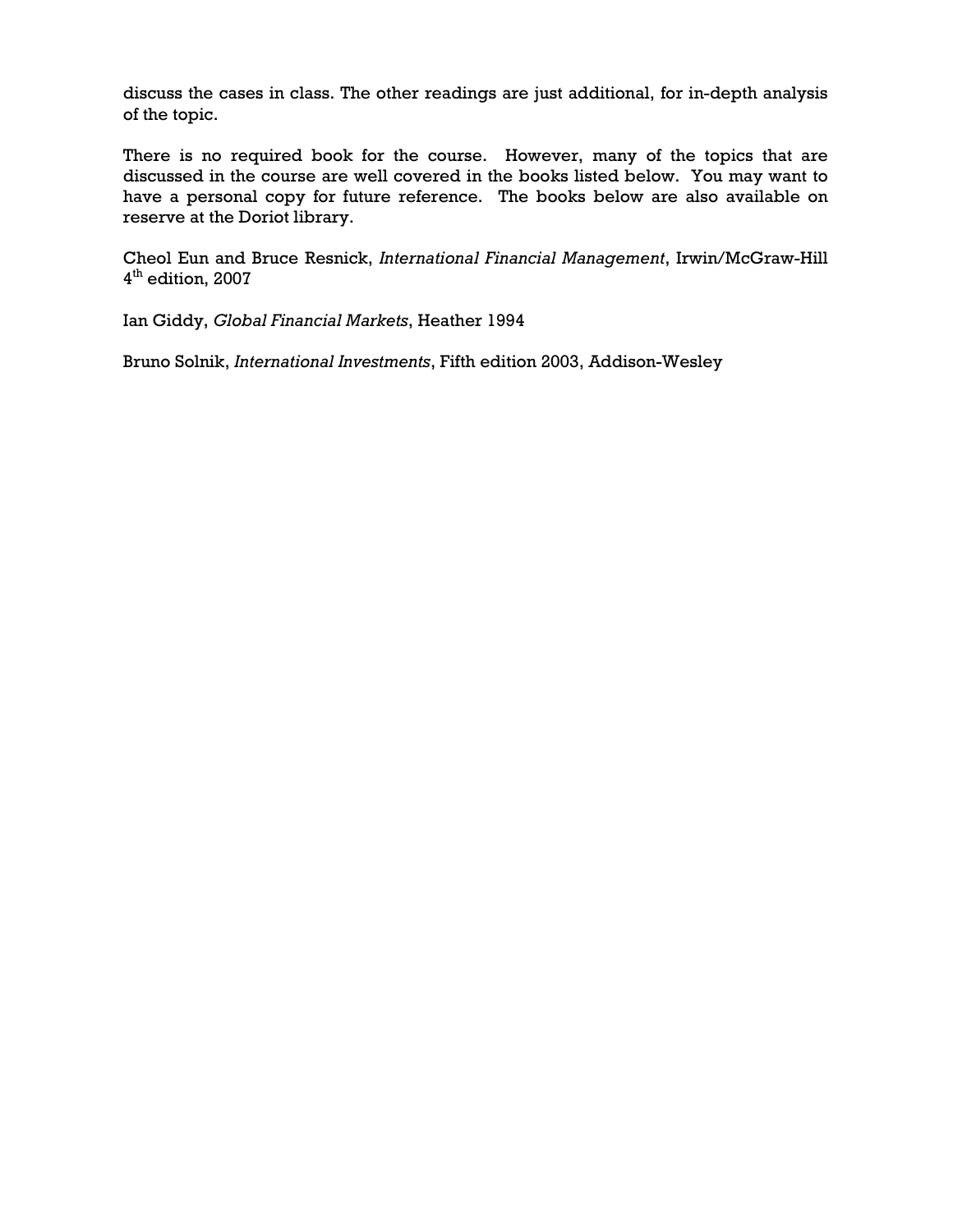# **INTERNATIONAL FINANCIAL MANAGEMENT**

# **TOPICS**

## **Part 1: FX Markets and FX Parity Relations**

## • *Class 1: Foreign Exchange Markets and Foreign Exchange Parity Relations*

Reading: Bruno Solnik, Chapter 1\* "*Foreign Exchange*" Bruno Solnik, Chapter 2 "*International Parity Relations*" (pages 44-56) – **for this chapter, please see books on reserve at the library**

#### • *Class 2: Forwards and Futures Relations*

Reading: Ian Giddy, Chapter 7\* "*Currency Forwards and the Futures Market*" (pages 173-205) - **for this chapter, please see books on reserve at the library**

## **Part 2: International Asset Pricing and the Cost of Capital**

## • *Class 3: Benefits of international portfolio diversification*

Reading: Bruno Solnik, Chapter 9\* "*The Case for International Diversification*" (pages 451-506) - **for this chapter, please see books on reserve at the library** Bruno Solnik, Chapter 4 "*International Asset Pricing*'

#### • *Class 4: International capital structure and the cost of capital*

Reading: "Global Equity Markets: the case of Royal Dutch and Shell" C FT and Economist articles C

## • *Class 5: International project evaluation: part 1*

Reading: "A practical approach to the international valuation & capital allocation puzzle", SalomonSmithBarney\* C Eun and Resnick, Chapter 18 "*International Capital Budgeting*" (pages 449-466) - **for this chapter, please see books on reserve at the library**

• *Class 6: International project evaluation: part 2*

## Reading: Nanpo (Holdings) Limited Initial Public Offerings C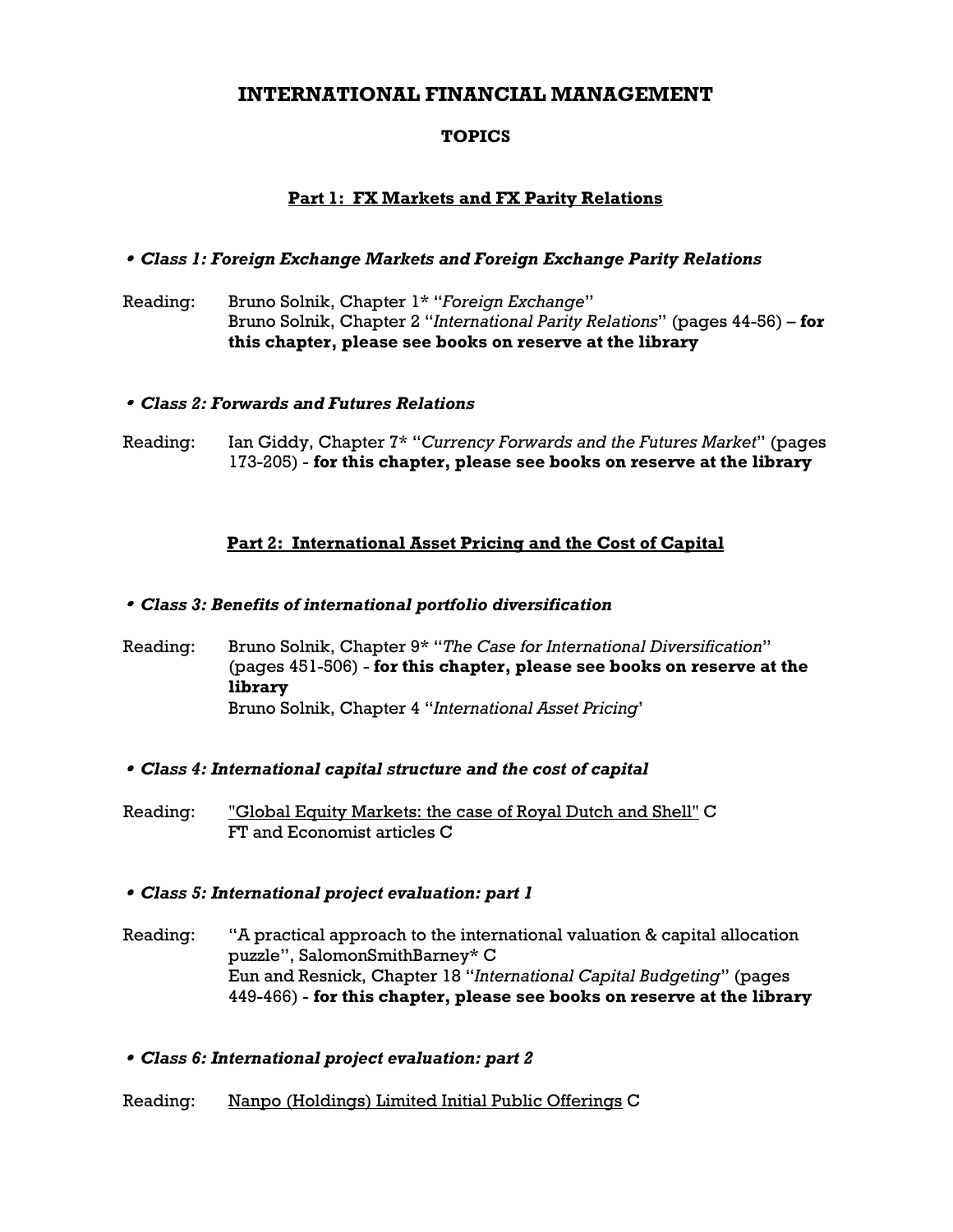Incorporating country risk in the valuation of off-shore projects", Lessard\* "Valuation in emerging markets", James and Koller "Event risk indicator", JP Morgan

• *Class 7: International project evaluation: Joint ventures* 

Reading: **Case Study 1: Prince International** 

- • *Class 8: International project evaluation: Project Finance*
- • *Class 9: International project evaluation: Project Finance*

Reading: **Case Study 2: Petrolera Zuata** 

• *Class 10: International project evaluation: International Acquisitions* 

Reading: **Case Study 3: Jaguar plc, 1989**

## **Part 3: Hedging Currency Risk**

#### • *Class 11: Currency exposure and the case for hedging*

Reading: **Case Study 4: Merton Electronics**  - "Did Ashanti break the golden rule" Corporate Finance\* C - "Aerospatiale takes dollar 'hit'", Financial Times, December 2, 1999 - "Identifying, measuring and hedging currency risk at Merck", Lewent, J.C. and Kearney, A.J., Journal of Applied Corporate Finance \* C - "A framework for risk management" Froot, Scharfstein and Stein \* - Ian Giddy, Chapter 8 "*Foreign Exchange Options*" –(pages 207-242) - **for this chapter, please see books on reserve at the library** - "As Exchange Rates Swing, Carmakers Try to Duck", Mark Landler, January 17, 2004 C

#### • *Class 12: Foreign exchange hedging contracts*

Reading: **Case Study 5: Tiffany and Co 1993** Eun and Resnick, Chapter 8 \* "*Management of Transaction Exposure*" Eun and Resnick, Chapter 9 "*Management of Economic Exposure*"

#### • *Class 13: Financial innovation in an international context*

#### Reading: **Case Study 6: Goldman Sachs Nikkei Put Warrants 1989**